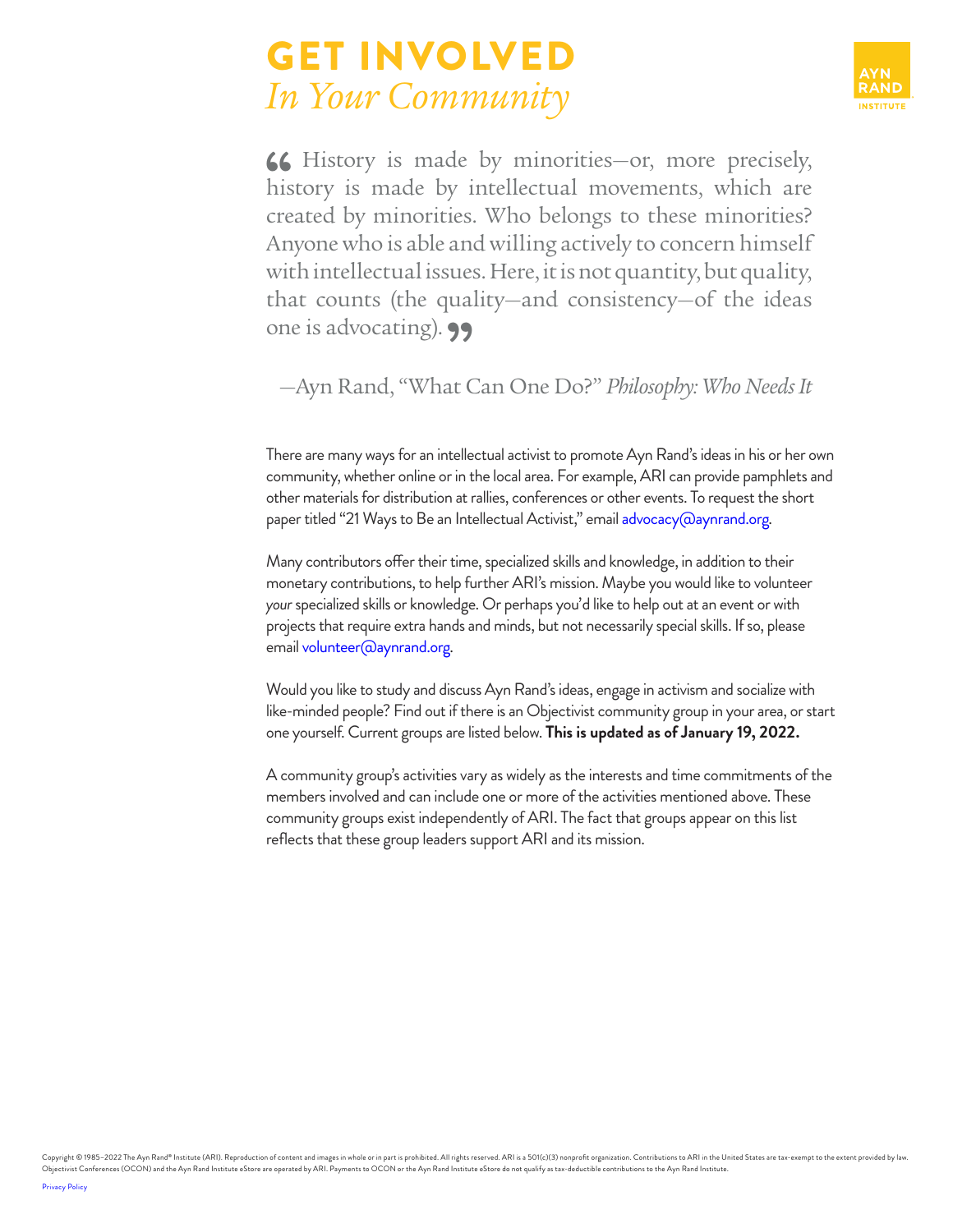



ALABAMA

Tennessee Valley Objectivists Huntsville Contact: Tia Larsen-Calcano [tia.larsencalcano@gmail.com](mailto:tia.larsencalcano%40gmail.com?subject=)

ARIZONA Valley Objectivists Phoenix Contact: James Ellias [jamesellias@gmail.com](mailto:jamesellias%40gmail.com?subject=)

AUSTRALIA Australian Objectivists Contact: Nigel Richards nigelr2008@gmail.com

BANGALORE, INDIA Ayn Rand India Group Contact: Asif Iqbal [ietoblr@gmail.com](mailto:ietoblr%40gmail.com%20?subject=)

[khunter100@gmail.com](mailto:khunter100%40gmail.com?subject=)

BRITISH COLUMBIA, CANADA Northwest Objectivists Vancouver Contact: Kim Hunter

Objectivists and Ayn Rand Fans of Victoria, BC Victoria Contact: Kate Williams [katelwilliams@gmail.com](mailto:katelwilliams%40gmail.com?subject=)

CALIFORNIA Golden Gate Objectivists San Francisco Bay Area Contact: Jason Crawford [goldengateobjectivists@gmail.com](mailto:goldengateobjectivists%40gmail.com?subject=)

Los Angeles Objectivists Los Angeles area Contact: Darius Gagne [darius@quantumadvisors.com](mailto:darius%40quantumadvisors.com%20?subject=) San Diego Objectivists

San Diego area Contact: : Nelson Gilliat [Nelson.Gilliat@gmail.com](mailto:Nelson.Gilliat%40gmail.com?subject=)

COLORADO Front Range Objectivism Denver Contact: Doug Krening [fro@frontrangeobjectivism.com](mailto:fro%40frontrangeobjectivism.com?subject=)

DISTRICT OF COLUMBIA (DCOS) NoVA Students of Objectivism Contact: Fred Seiler [nova.students.of.objectivism@gmail.com](mailto:nova.students.of.objectivism%40gmail.com%20?subject=)

LATIN AMERICA El Nuevo Intelectual Online Contact: Nixon Sucuc [nixon@ufm.edu](mailto:nixon%40ufm.edu?subject=)

MARYLAND Charm City Objectivists Baltimore Contact: Mike Lang and Melissa Lee [contact@charmcityobjectivists.org](mailto:contact%40charmcityobjectivists.org?subject=)

MASSACHUSETTS Greater Boston Objectivist Club Boston Contact: Dale Graessle [dale.graessle@gmail.com](mailto:dale.graessle%40gmail.com?subject=)

MICHIGAN Great Lakes Objectivists Redford and Novi Contact: Amy and Robert Nasir [amynasir@aol.com](mailto:amynasir%40aol.com?subject=)

Copyright © 1985–2022 The Ayn Rand® Institute (ARI). Reproduction of content and images in whole or in part is prohibited. All rights reserved. ARI is a 501(c)(3) nonprofit organization. Contributions to ARI in the United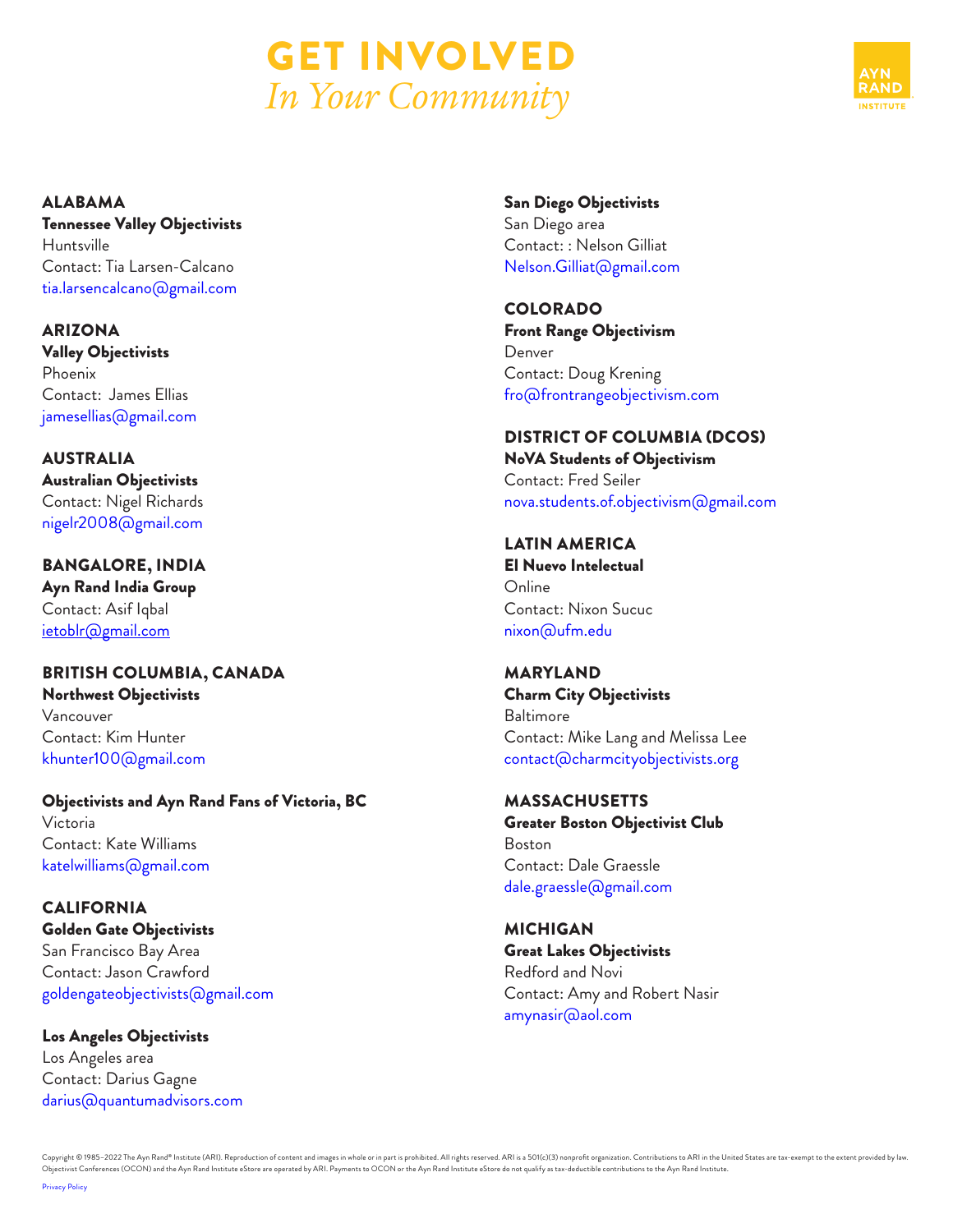



Metro Detroit Objectivists Sterling Heights Contact: Eric Lakits [elakits@yahoo.com](mailto:elakits%40yahoo.com?subject=)

Mid-Michigan Objectivist Club Lansing Contact: Chris Vieth [info@midmichiganobjectivists.org](mailto:info%40midmichiganobjectivists.org?subject=)

MISSOURI Ayn Rand Club of KC Kansas City Contact: Christopher Gregerson [gregerson\\_christopher@bah.com](mailto:gregerson_christopher%40bah.com?subject=)

Ayn Rand Society of St. Louis St. Louis Contact: Darin Sorrell darinsorrell@hotmail.com

NEBRASKA Omaha Area Objectivists (OAO) Omaha Contact: Shellie Oglesby [onerandfan@cox.net](mailto:onerandfan%40cox.net?subject=)

NEVADA Objectivist Club of Nevada Reno Contact: Forrest Lorz [forrest.lorz@yahoo.com](mailto:forrest.lorz%40yahoo.com?subject=)

The Objectivist Club of Southern Nevada Las Vegas Contact: Ken Rose k[ennetharose@embarqmail.com](mailto:kennetharose%40embarqmail.com?subject=)

NORTH CAROLINA Asheville Objectivists Asheville Contact: Dennis Desimone [avlobj@att.net](mailto:avlobj%40att.net?subject=)

Carolina Objectivists Charlotte Contact: Andy Clarkson [andyclarkson@gmail.com](mailto:andyclarkson%40gmail.com?subject=)

OHIO Ohio Objectivist Society Cleveland Contact: Matthew Yucha, Rebecca Yucha, Thad F. Gauthier, Brian Tinker [operator@ohio.newintellectuals.org](mailto:operator%40ohio.newintellectuals.org?subject=)

**OREGON** Portland Objectivists Portland Contact: Tim Zagelow [timzagelow@gmail.com](mailto:timzagelow%40gmail.com?subject=)

PENNSYLVANIA Philadelphia Region Objectivists (PRO) Philadelphia Contact: Anna Steinberg [asteinberg@aynrand.org](mailto:asteinberg%40aynrand.org?subject=)

QUEBEC, CANADA Montreal Objectivists Montreal, Quebec, Canada Contact: Earl Wertheimer [earlwer@gmail.com](mailto:earlwer%40gmail.com%20?subject=)

RHODE ISLAND Ayn Rand Admirers of Rhode Island Rhode Island and surrounding area Contact: Harris Kenner [arari@cedwickmail.com](mailto:arari%40cedwickmail.com?subject=)

TENNESSEE Objectivist Philosophers of Middle Tennessee Contact: Michael Goode [michael\\_goode@me.com](mailto:michael_goode%40me.com?subject=)

Copyright © 1985–2022 The Ayn Rand® Institute (ARI). Reproduction of content and images in whole or in part is prohibited. All rights reserved. ARI is a 501(c)(3) nonprofit organization. Contributions to ARI in the United